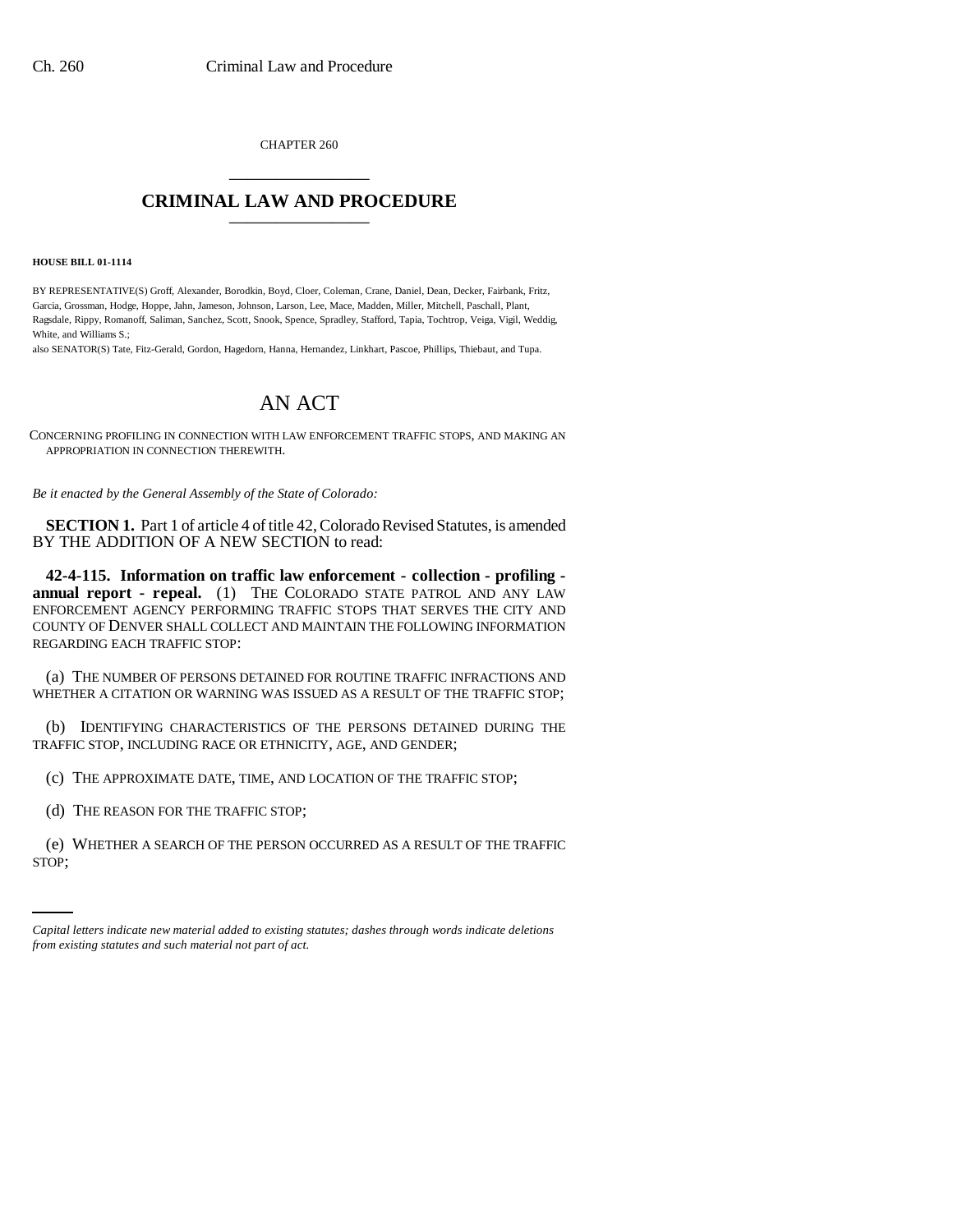(f) WHETHER, AS A RESULT OF THE TRAFFIC STOP, THE PERSON'S VEHICLE OR PERSONAL EFFECTS OR THE VEHICLE'S DRIVER OR PASSENGERS WERE SEARCHED AND THE RACE OR ETHNICITY, AGE, AND GENDER OF ANY PERSON SEARCHED;

(g) WHETHER THE SEARCH WAS CONDUCTED PURSUANT TO CONSENT, PROBABLE CAUSE, OR REASONABLE SUSPICION TO SUSPECT A CRIME;

(h) WHETHER ANY CONTRABAND WAS FOUND AS A RESULT OF THE TRAFFIC STOP;

(i) WHETHER AN ARREST WAS MADE AS A RESULT OF THE TRAFFIC STOP; AND

(j) WHETHER ANY PROPERTY WAS SEIZED AS A RESULT OF THE TRAFFIC STOP.

(2) NOTHING IN THIS SECTION SHALL BE CONSTRUED TO REQUIRE THE COLLECTION AND MAINTENANCE OF INFORMATION IN CONNECTION WITH ROADBLOCKS, VEHICLE CHECKS, OR CHECKPOINTS, EXCEPT WHEN SUCH TRAFFIC STOPS RESULT IN A WARNING, SEARCH, SEIZURE, OR ARREST.

(3) BEGINNING JANUARY 1, 2002, AND CONTINUING THROUGH JANUARY 1, 2004, THE COLORADO STATE PATROL AND ANY LAW ENFORCEMENT AGENCY PERFORMING TRAFFIC STOPS THAT SERVES THE CITY AND COUNTY OF DENVER SHALL ANNUALLY COMPILE THE INFORMATION GATHERED PURSUANT TO SUBSECTION (1) OF THIS SECTION AND SHALL MAKE SUCH INFORMATION AVAILABLE TO THE PUBLIC.

(4) THIS SECTION IS REPEALED, EFFECTIVE JANUARY 1, 2004.

**SECTION 2.** Part 3 of article 31 of title 24, Colorado Revised Statutes, is amended BY THE ADDITION OF A NEW SECTION to read:

**24-31-309. Profiling - officer identification - training.** (1) (a) THE GENERAL ASSEMBLY FINDS, DETERMINES, AND DECLARES THAT PROFILING IS A PRACTICE THAT PRESENTS A GREAT DANGER TO THE FUNDAMENTAL PRINCIPLES OF OUR CONSTITUTIONAL REPUBLIC AND IS ABHORRENT AND CANNOT BE TOLERATED.

(b) THE GENERAL ASSEMBLY FURTHER FINDS AND DECLARES THAT MOTORISTS WHO HAVE BEEN STOPPED BY PEACE OFFICERS FOR NO REASON OTHER THAN THE COLOR OF THEIR SKIN OR THEIR APPARENT RACE, ETHNICITY, AGE, OR GENDER ARE THE VICTIMS OF DISCRIMINATORY PRACTICES.

(c) THE GENERAL ASSEMBLY FURTHER FINDS AND DECLARES THAT COLORADO PEACE OFFICERS RISK THEIR LIVES EVERY DAY. THE PEOPLE OF COLORADO GREATLY APPRECIATE THE HARD WORK AND DEDICATION OF PEACE OFFICERS IN PROTECTING PUBLIC SAFETY. THE GOOD NAME OF THESE PEACE OFFICERS SHOULD NOT BE TARNISHED BY THE ACTIONS OF THOSE WHO COMMIT DISCRIMINATORY PRACTICES.

(d) IT IS THEREFORE THE INTENT OF THE GENERAL ASSEMBLY IN ADOPTING THIS SECTION TO PROVIDE A MEANS OF IDENTIFICATION OF PEACE OFFICERS WHO ARE ENGAGING IN PROFILING, TO UNDERSCORE THE ACCOUNTABILITY OF THOSE PEACE OFFICERS FOR THEIR ACTIONS, AND TO PROVIDE TRAINING TO THOSE PEACE OFFICERS ON HOW TO AVOID PROFILING.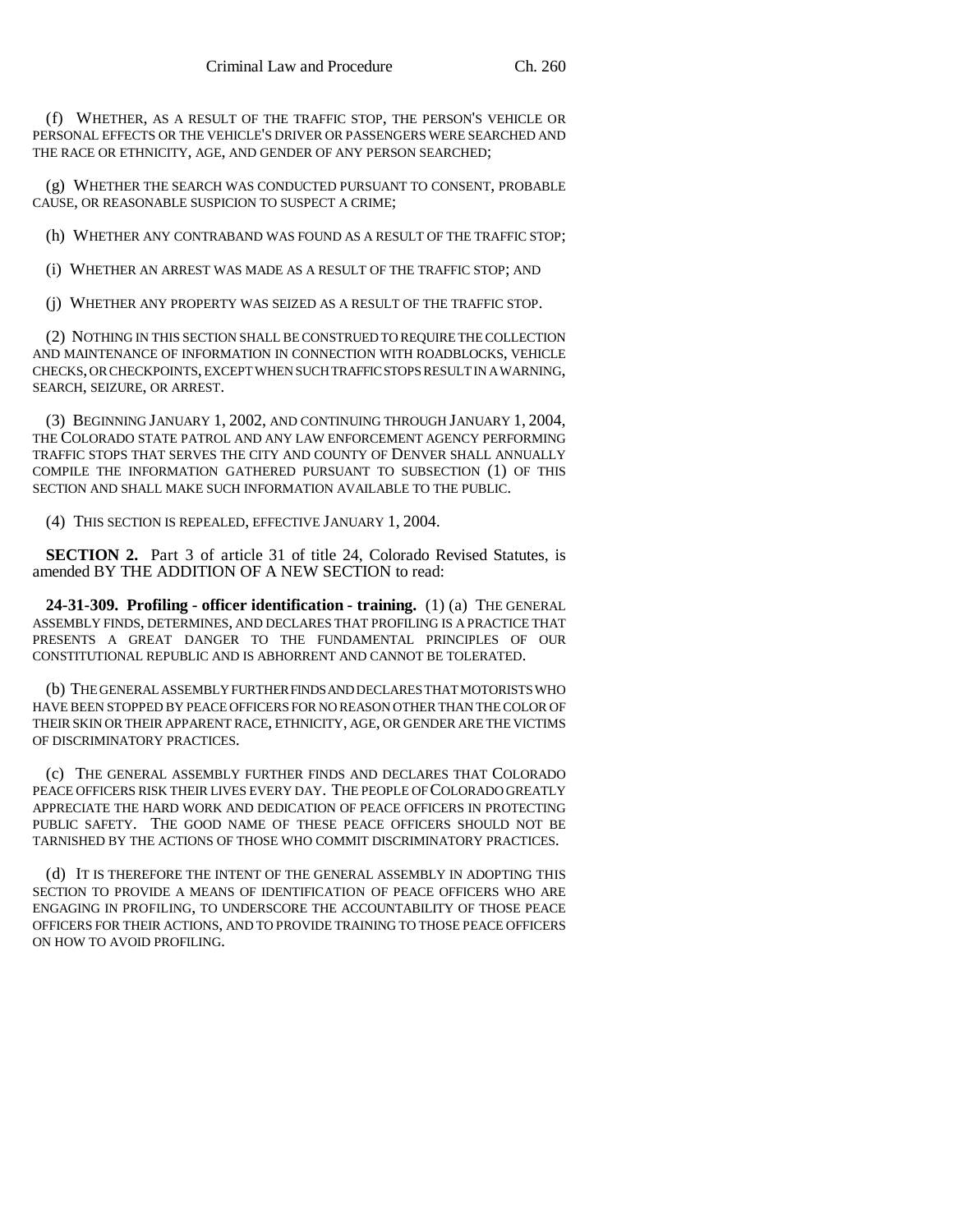## Ch. 260 Criminal Law and Procedure

(2) FOR PURPOSES OF THIS SECTION, "PROFILING" MEANS THE PRACTICE OF DETAINING A SUSPECT BASED ON RACE, ETHNICITY, AGE, OR GENDER WITHOUT THE EXISTENCE OF ANY INDIVIDUALIZED SUSPICION OF THE PARTICULAR PERSON BEING STOPPED.

(3) ANY PEACE OFFICER CERTIFIED PURSUANT TO THIS PART 3 SHALL NOT ENGAGE IN PROFILING.

(4) (a) A PEACE OFFICER CERTIFIED PURSUANT TO THIS PART 3 SHALL PROVIDE, WITHOUT BEING ASKED, HIS OR HER BUSINESS CARD TO ANY PERSON WHOM THE PEACE OFFICER HAS DETAINED IN A TRAFFIC STOP, BUT HAS NOT CITED OR ARRESTED. THE BUSINESS CARD SHALL INCLUDE IDENTIFYING INFORMATION ABOUT THE PEACE OFFICER INCLUDING, BUT NOT LIMITED TO, THE PEACE OFFICER'S NAME, DIVISION, PRECINCT, AND BADGE OR OTHER IDENTIFICATION NUMBER AND A TELEPHONE NUMBER THAT MAY BE USED, IF NECESSARY, TO REPORT ANY COMMENTS, POSITIVE OR NEGATIVE, REGARDING THE TRAFFIC STOP. THE IDENTITY OF THE REPORTING PERSON AND THE REPORT OF ANY SUCH COMMENTS THAT CONSTITUTES A COMPLAINT SHALL INITIALLY BE KEPT CONFIDENTIAL BY THE RECEIVING LAW ENFORCEMENT AGENCY, TO THE EXTENT PERMITTED BY LAW. THE RECEIVING LAW ENFORCEMENT AGENCY SHALL BE PERMITTED TO OBTAIN SOME IDENTIFYING INFORMATION REGARDING THE COMPLAINT TO ALLOW INITIAL PROCESSING OF THE COMPLAINT. IF IT BECOMES NECESSARY FOR THE FURTHER PROCESSING OF THE COMPLAINT FOR THE COMPLAINANT TO DISCLOSE HIS OR HER IDENTITY, THE COMPLAINANT SHALL DO SO OR, AT THE OPTION OF THE RECEIVING LAW ENFORCEMENT AGENCY, THE COMPLAINT MAY BE DISMISSED.

(b) THE PROVISIONS OF PARAGRAPH (a) OF THIS SUBSECTION (4) SHALL NOT APPLY TO AUTHORIZED UNDERCOVER OPERATIONS CONDUCTED BY ANY LAW ENFORCEMENT AGENCY.

(c) EACH LAW ENFORCEMENT AGENCY IN THE STATE SHALL COMPILE ON AT LEAST AN ANNUAL BASIS ANY INFORMATION DERIVED FROM TELEPHONE CALLS RECEIVED DUE TO THE DISTRIBUTION OF BUSINESS CARDS AS DESCRIBED IN PARAGRAPH (a) OF THIS SUBSECTION (4) AND THAT ALLEGE PROFILING. THE AGENCY SHALL MAKE SUCH INFORMATION AVAILABLE TO THE PUBLIC BUT SHALL NOT INCLUDE THE NAMES OF PEACE OFFICERS OR THE NAMES OF PERSONS ALLEGING PROFILING IN SUCH INFORMATION. THE AGENCY MAY ALSO INCLUDE IN SUCH INFORMATION THE COSTS TO THE AGENCY OF COMPLYING WITH THE PROVISIONS OF THIS SUBSECTION (4).

(5) THE TRAINING PROVIDED FOR PEACE OFFICERS SHALL INCLUDE AN EXAMINATION OF THE PATTERNS, PRACTICES, AND PROTOCOLS THAT RESULT IN PROFILING AND PRESCRIBE PATTERNS, PRACTICES, AND PROTOCOLS THAT PREVENT PROFILING. ON OR BEFORE AUGUST 1, 2001, THE P.O.S.T. BOARD SHALL CERTIFY THE CURRICULUM FOR SUCH TRAINING.

(6) NO LATER THAN SIX MONTHS AFTER THE EFFECTIVE DATE OF THIS SECTION, EACH LAW ENFORCEMENT AGENCY IN THE STATE SHALL HAVE WRITTEN POLICIES, PROCEDURES, AND TRAINING IN PLACE THAT ARE SPECIFICALLY DESIGNED TO ADDRESS PROFILING. EACH PEACE OFFICER EMPLOYED BY SUCH LAW ENFORCEMENT AGENCY SHALL RECEIVE SUCH TRAINING. THE WRITTEN POLICIES AND PROCEDURES SHALL BE MADE AVAILABLE TO THE PUBLIC FOR INSPECTION DURING REGULAR BUSINESS HOURS.